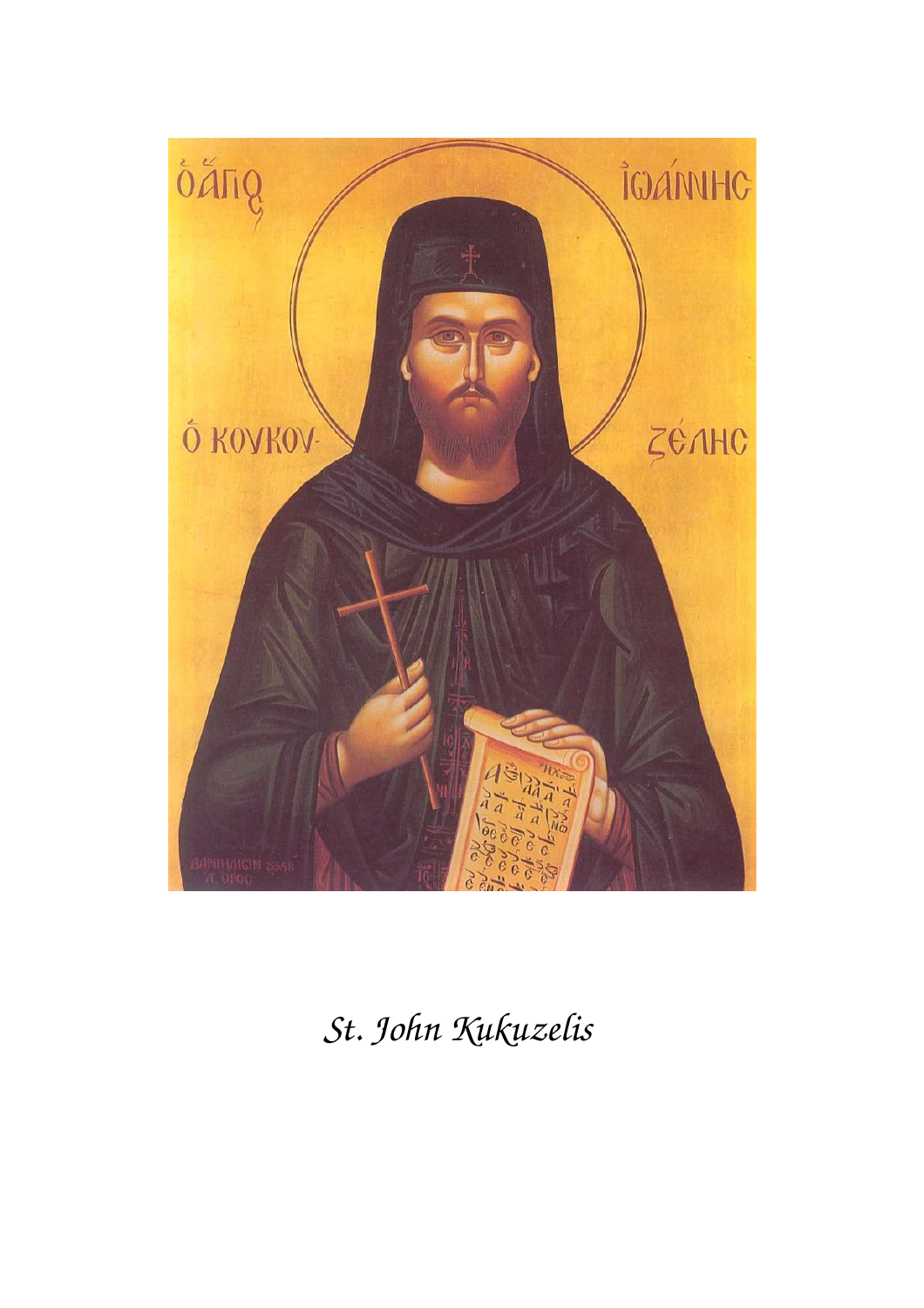## *St. John Kukuzelis*

## *Commemorated October 1*

## *Now unto the Mother of God does thou chant on high, Together with the immaterial hosts, O blessed John.*

John Kukuzelis was born in Dyrrachium, the birthplace of the Great Justinian, in Macedonia, probably during the twelfth century. His father died while he was still a child, and his devout mother placed him in school to learn to read and write and to chant. It so happened that he was noticed during a search for talented students and accepted into the school of the imperial court in Constantinople. Here he attracted the attention of the Emperor Comnenos and his court because of his exceptionally fine voice, comely appearance and native talent. Soon he surpassed all his school mates and eventually became the principal chanter for the court.

It was during his school years that he received the nick-name Kukuzelis. Because he was of Bulgarian birth, when he entered the imperial school he did not know the Greek language very well. Once his class-mates asked him what he had eaten for lunch. He replied, "Beans and greens," using the Greek word for broad beans, "kukia", and the Slavic word for greens, "zelie"; hence the name coined first in jest by his school mates, Kukuzelis.

 The young John was constantly being showered with flattery and all kinds of favors because of his very moving chanting and his modesty. But in the midst of all this, his heart was burdened with a sense of secret sorrow which he himself could not explain, and this was coupled with an indifferent attitude towards the pleasures of life. John was languishing among all the charms of the court, among all the bright and promising hopes for the future, and he languished all the more, because he had no bosom friend to whom he could reveal his sorrow, who could sympathize with him and alleviate his sorrowful yearning.

 His sufferings were multiplied when he learned that the Emperor had decided to marry him into a wealthy family. The very thought that because of the temporal delights of life he could lose the joy of the Kingdom of God so distressed the young John that he made up his mind that surely he must run away from the capital and hide himself in some remote desert hermitage. God beheld the purity of his intentions and came to his aid in realizing them.

 When the chaste young John thus grew weary of the life at court and was thinking of a way to escape, the abbot of the Grand Lavra on Mount Athos arrived in Constantinople on monastery



The Great Lavra on the Holy Mountain of Athos, where the angel-voiced" St. John struggled in the ascetic life

business. It so happened that John saw this elder and his young heart trembled with joy. In his childish and innocent way he admired the reverent appearance of his visitor from the Holy Mountain. He made his acquaintance, revealed his thoughts and intentions to him and asked for his instructions. When the elder not only approved but even blessed them, John followed almost in his footsteps when he left the capital to return to Athos.

 Exchanging the fine silken garments of the court for a hair shirt and a pilgrim's staff, John soon appeared at the gates of the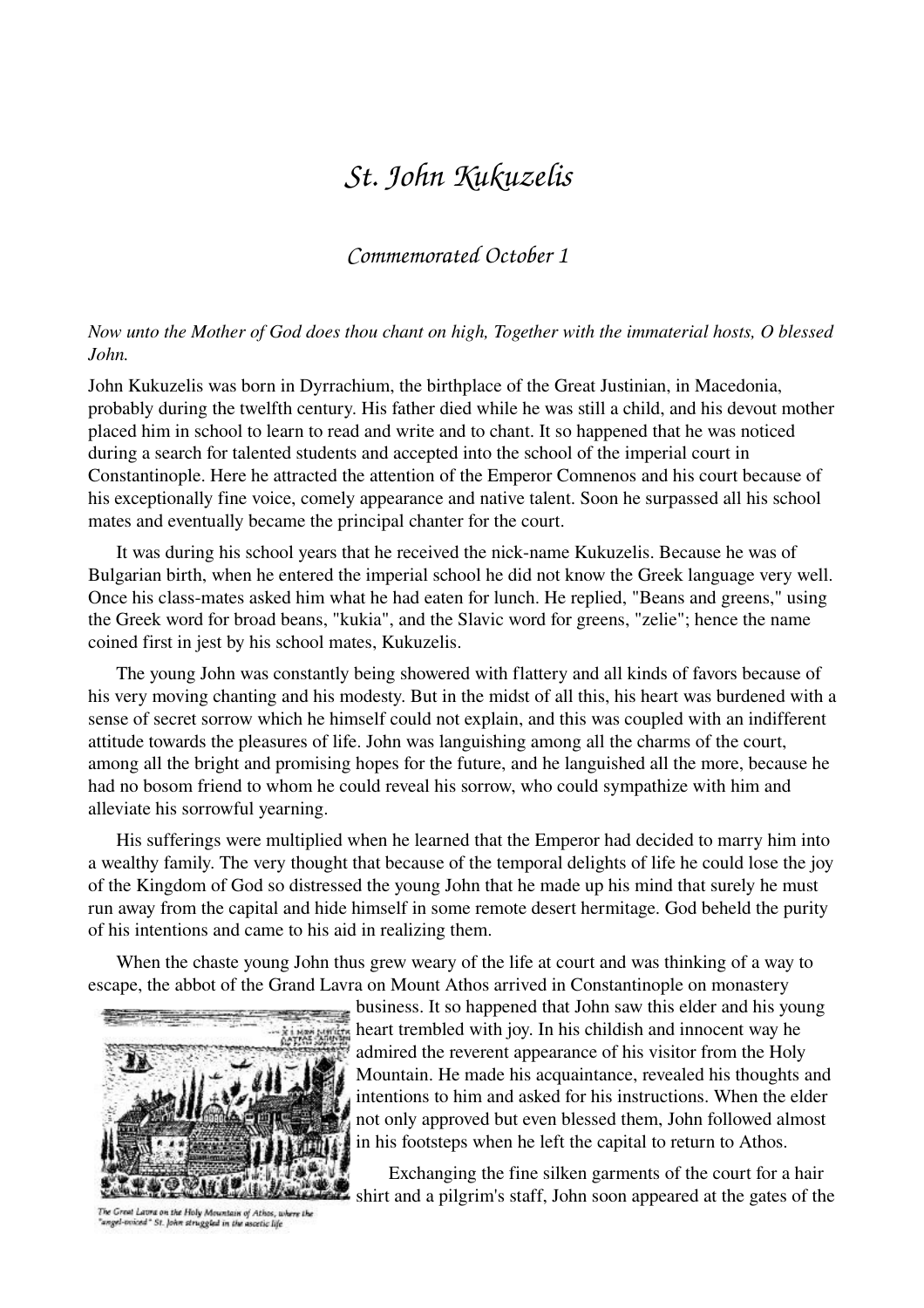Grand Lavra. When the gatekeeper inquired where he was from and what he wanted, John replied that he was a simple shepherd and that he wanted to become a monk.

"You are too young yet," the gatekeeper remarked.

 "It is good to take on the yoke of the Lord in one's youth," John meekly replied and began to beg to be presented to the abbot. The gatekeeper took him to the abbot, who was happy to accept him, because he was in need at that time of a shepherd to look after the goats.

 After a short period of trial, John was tonsured and assigned the duty of looking after the monastery's flocks on the mountain pastures. This duty, which was completely new for him, overjoyed the devout young chanter∙ He went off with his flock into the depths of the Athonite wilderness, where his favorite occupation was meditation and prayer.

 In the meantime the Emperor learned that his favorite chanter had run away. He was deeply hurt and sent special agents off to search everywhere for the young chanter. But being hidden by God, John remained totally unknown in spite of the fact that the Emperor's agents came to Mount Athos and were even in the Grand Lavra of St. Athanasius. No one could imagine that the poor shepherd in worn and tattered rags was a favorite of the imperial court.

 Quietly and peacefully John passed his days and years in the desert; he could not get his fill of joy from his new circumstances. Once, when he was in a state of compunctionate and deep thought, he sat with his peacefully grazing flock. His thoughts went hack over all his past life and his heart trembled with the sense of a living gratitude to God and His all-hymned Mother for Their providence concerning him.

 After looking about to make certain there was no one else in that wilderness that could hear him, John began to chant. Just as before, the divine words of the hymns and his angelic voice resounded in graceful melodies, but now they echoed through the wild desert heights of Athos. John was deeply moved and he chanted with all his skill and to his heart's content.

 However, there was a certain hermit, who lived secretly inside a cave in a nearby diff. Suddenly this desert-dweller heard the most beautiful chanting ringing through that secluded wilderness. Quietly he came out of his cave and started to investigate where the chanting was coming from. Finally he discovered that the sweet sounds of the angelic chanting, which moved him to tears and brought his compunctionate soul into a state of special grace, was coming from a shepherd looking after a flock of goats. The desert-dweller was even more astonished when he noticed that the goats were not grazing under the melodious sounds of their shepherd's voice; these dumb beasts with bated breath encircled their shepherd and stood immovably staring before him, as if they were hypnotized or charmed by his angelic, rather than human, voice.

 When he saw all this, the desert dweller made his way to the lavra and told the abbot about the marvelous shepherd and his extraordinary chanting, John was summoned from his secluded wilderness. "I adjure you by God,". said the abbot severely, !."Tell me the truth. Are you the court chanter John Kukuzelis who is being sought out by the Emperor?"

 Falling at the abbot's feet, John begged his forgiveness, uttering through tears, "I am an unworthy sinner and I beg you with all my heart: let me remain with those same duties you assigned to me at the beginning. Let me look after the goats, so the Emperor will not find out about me."

The abbot could scarcely recognize in this pale and emaciated shepherd with his down-cast gaze the imperial favorite whom he had spoken with in Constantinople, a youth in his prime with a vibrant and captivating appearance. The abbot heeded his tearful request and left him to tend the goats as before.

However, the abbot was afraid the Emperor might hear some rumor about the discovery of this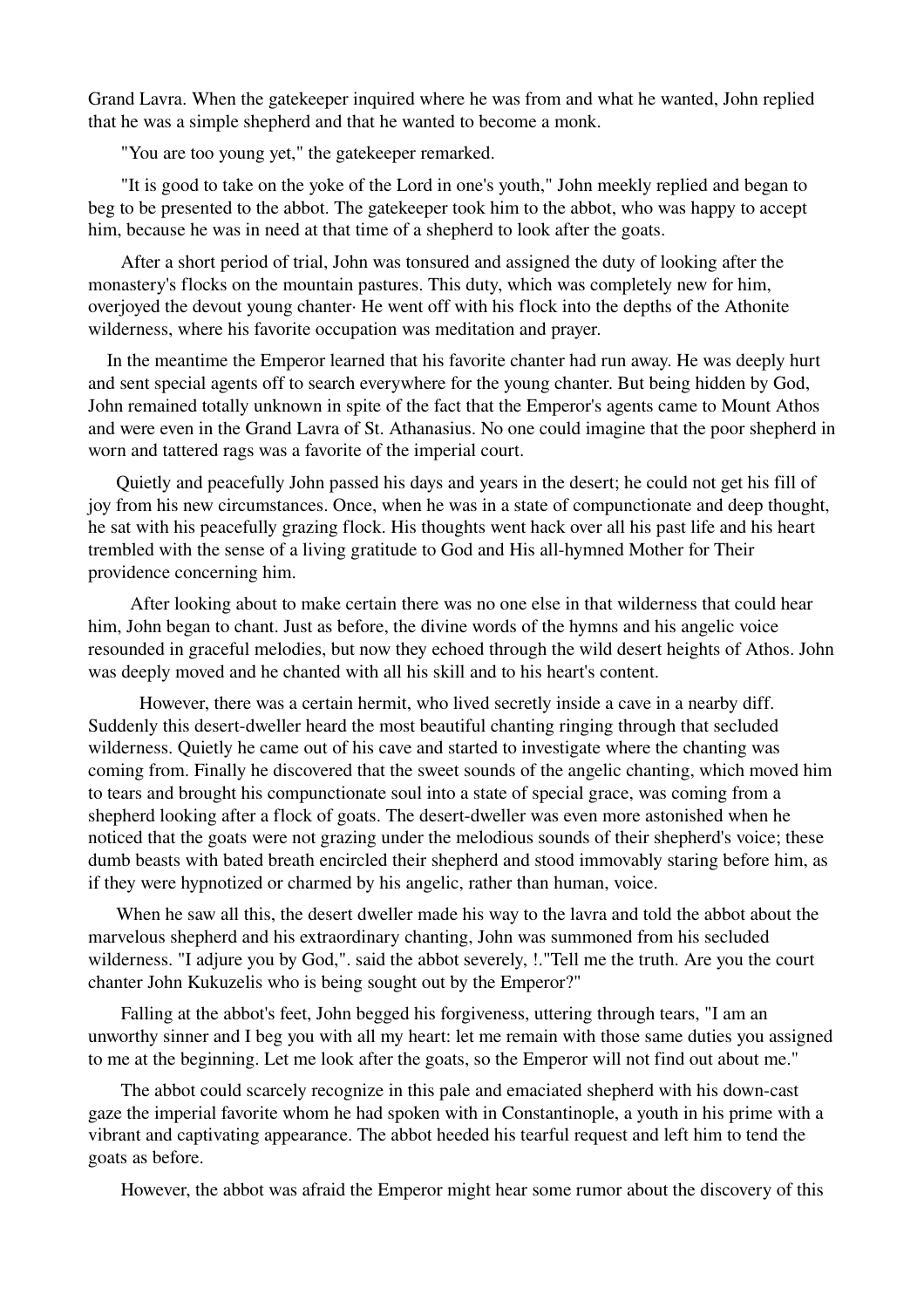goat-herd chanter. So he set out for Constantinople and personally appeared before the Emperor.

 "Have mercy, O sovereign, on your slave!" the elder cried out, kissing the feet of his monarch. "In the name of God, Who seeks the salvation of each and every one of us, I beg you, listen with fatherly condescension to my petition and grant it, so that God will fulfill all your desires in His good pleasure!"

 Moved by the sincere and subject humility of the elder, the Emperor lifted him up and kindly asked, "Father, what is it that you want from me?"

 "Forgive me, my sovereign, if I am bold before your Majesty! My request is insignificant for you to grant it. It is easy for you and there is nothing that can stop you except your own word. Moreover by granting it you will provide consolation and joy for the very angels and a great boon for my lavra."

 "What is it that you want?" the Emperor gently replied. "Tell me and I will grant you everything."

"Your kingdom is sacred," the abbot reverently remarked. "It cannot be changed."

 "Exactly, exactly, my father," the Emperor said, touched by the simplicity of the old monk. "What is it that you want?"

 "I beg and beseech your Majesty to grant me one of your subjects who is seeking his eternal salvation and is praying for your Majesty. Nothing else," said the abbot, and fell silent.

"At your pleasure," the Emperor smiled with relief. "And what is his name?"

 "First you must assure me in writing that you will release him to me," said the abbot, and then added timidly, "He is already in our lavra and has been tonsured to the angelic schema."

 The Emperor commanded that the necessary documents be drawn up and affixed his signature. "His name is John Kukuzelis."

 "Kukuzelis!" the Emperor exclaimed, and tears rolled from his eyes and fell on his royal breast. Then the abbot related everything in detail about John. The Emperor listened attentively and finally cried out with emotion, "I miss my favorite chanter! I miss my dear John! But if he has already been tonsured, there is nothing I can do. The salvation of his soul is what is most important. Let him pray for my salvation and for my kingdom."

 The elder blessed the Lord and his merciful sovereign and joyfully returned to his lavra. Thus John was given his freedom to continue hymning the King of the heavens unimpeded.

 Soon he received the blessing from the monastery to build himself a cell dedicated to the Archangels. Here he spent six days of the week in solitude. On Sundays and other feast days he came to the monastery's main church, where he took his place on the right choir and chanted with compunction along with the other chanters.

 Once he chanted with particular inspiration on the Saturday of the Akathist Hymn. After the vigil he sat in one of the stalls on the choir opposite the icon of the Theotokos before which the akathist hymn had just been'' chanted. Because he was tired he fell into a light sleep.

 Suddenly he heard a meek voice say, "Rejoice, John!" He looked, and there in a glow of heavenly light the Theotokos was standing before him. "Chant unto me and never stop chanting," she continued. "For this I will never abandon you."

 At these words the Theotokos placed in John's hand a gold coin and then disappeared. John woke up and saw that there actually was a gold coin in his right hand. Tears of sincere gratitude flowed from the eyes of the chanter. He wept and blessed the unspeakable mercy and blessing he